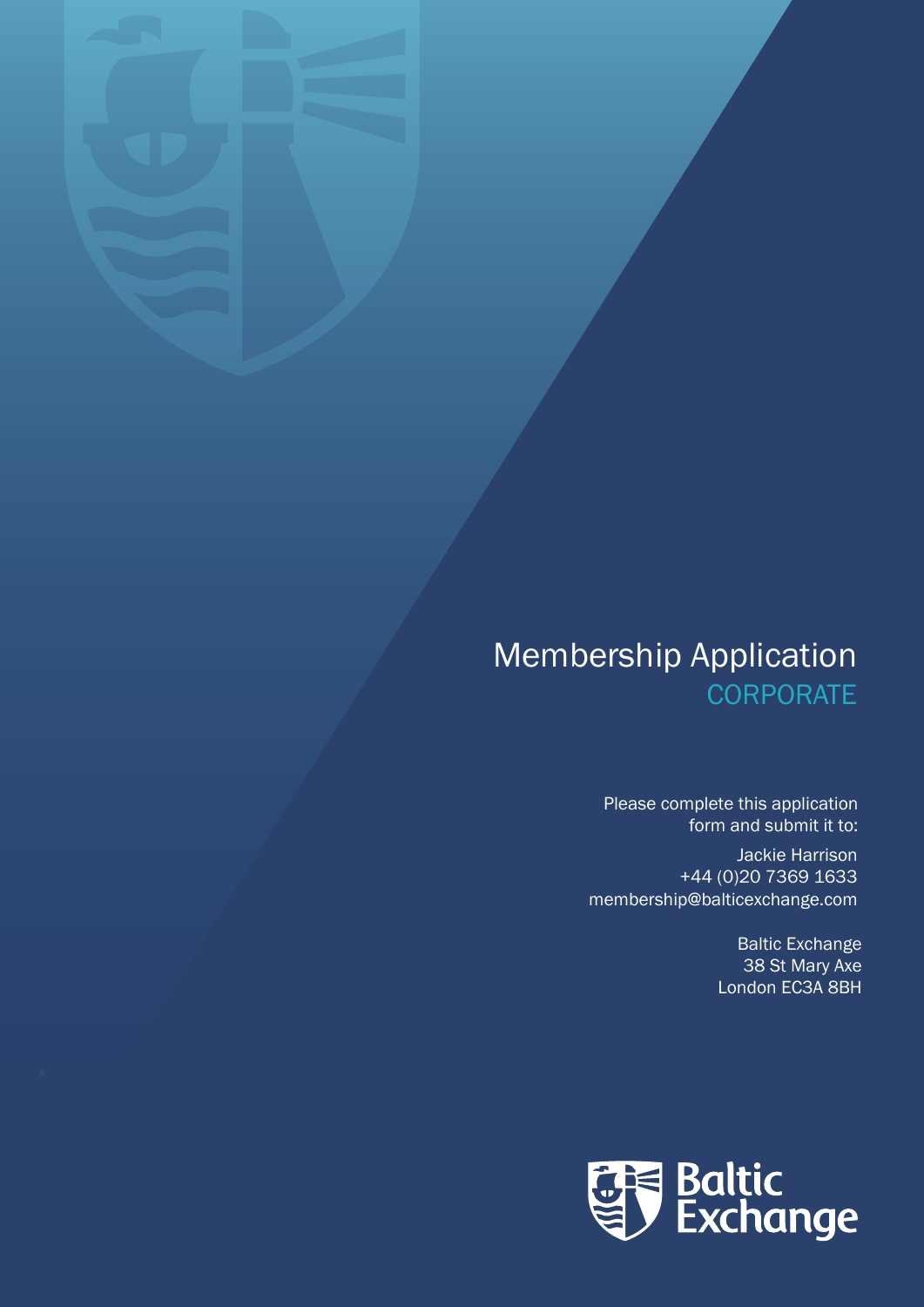## COMPANY DETAILS 1

## Please enter your company details here:

| Full company name                                                                                                                                                                                                              | Enter details for the main company<br>applying for membership, even if |
|--------------------------------------------------------------------------------------------------------------------------------------------------------------------------------------------------------------------------------|------------------------------------------------------------------------|
| Name for directory listing                                                                                                                                                                                                     | you are located in a different office.                                 |
| Place of registration                                                                                                                                                                                                          | The name given for your directory<br>listing will be used for your     |
| Date of registration<br>DD<br>МM<br>$\frac{1}{2}$ / YY<br>$\sqrt{2}$                                                                                                                                                           | company listing in the Baltic<br>membership directory.                 |
| Registration number                                                                                                                                                                                                            |                                                                        |
| VAT no                                                                                                                                                                                                                         | VAT is charged where applicable.                                       |
| <b>Address</b>                                                                                                                                                                                                                 |                                                                        |
|                                                                                                                                                                                                                                |                                                                        |
|                                                                                                                                                                                                                                |                                                                        |
| Town                                                                                                                                                                                                                           |                                                                        |
| County                                                                                                                                                                                                                         |                                                                        |
| Postcode                                                                                                                                                                                                                       |                                                                        |
| Country                                                                                                                                                                                                                        |                                                                        |
| Company email address                                                                                                                                                                                                          | eg. info@domain.com                                                    |
| Switchboard number                                                                                                                                                                                                             | (not a personal email address)                                         |
| Website                                                                                                                                                                                                                        |                                                                        |
|                                                                                                                                                                                                                                |                                                                        |
| Please indicate the nature of your business:                                                                                                                                                                                   |                                                                        |
| <b>Broker</b>                                                                                                                                                                                                                  | SHIPOWNERS, TRADERS and                                                |
| Charterer                                                                                                                                                                                                                      | CHARTERERS trade on their own                                          |
| Exclusive manager                                                                                                                                                                                                              | account. BROKERS do not trade on                                       |
| Shipowner                                                                                                                                                                                                                      | their own account but arrange<br>transactions between principals.      |
| <b>Trader</b>                                                                                                                                                                                                                  | OTHERS includes; legal, financial                                      |
| Other (please specify) example and the contract of the contract of the contract of the contract of the contract of the contract of the contract of the contract of the contract of the contract of the contract of the contrac | and insurance firms etc                                                |
|                                                                                                                                                                                                                                |                                                                        |
| Please indicate if your company is active in the FFA market                                                                                                                                                                    |                                                                        |
|                                                                                                                                                                                                                                |                                                                        |
|                                                                                                                                                                                                                                |                                                                        |
|                                                                                                                                                                                                                                |                                                                        |
|                                                                                                                                                                                                                                |                                                                        |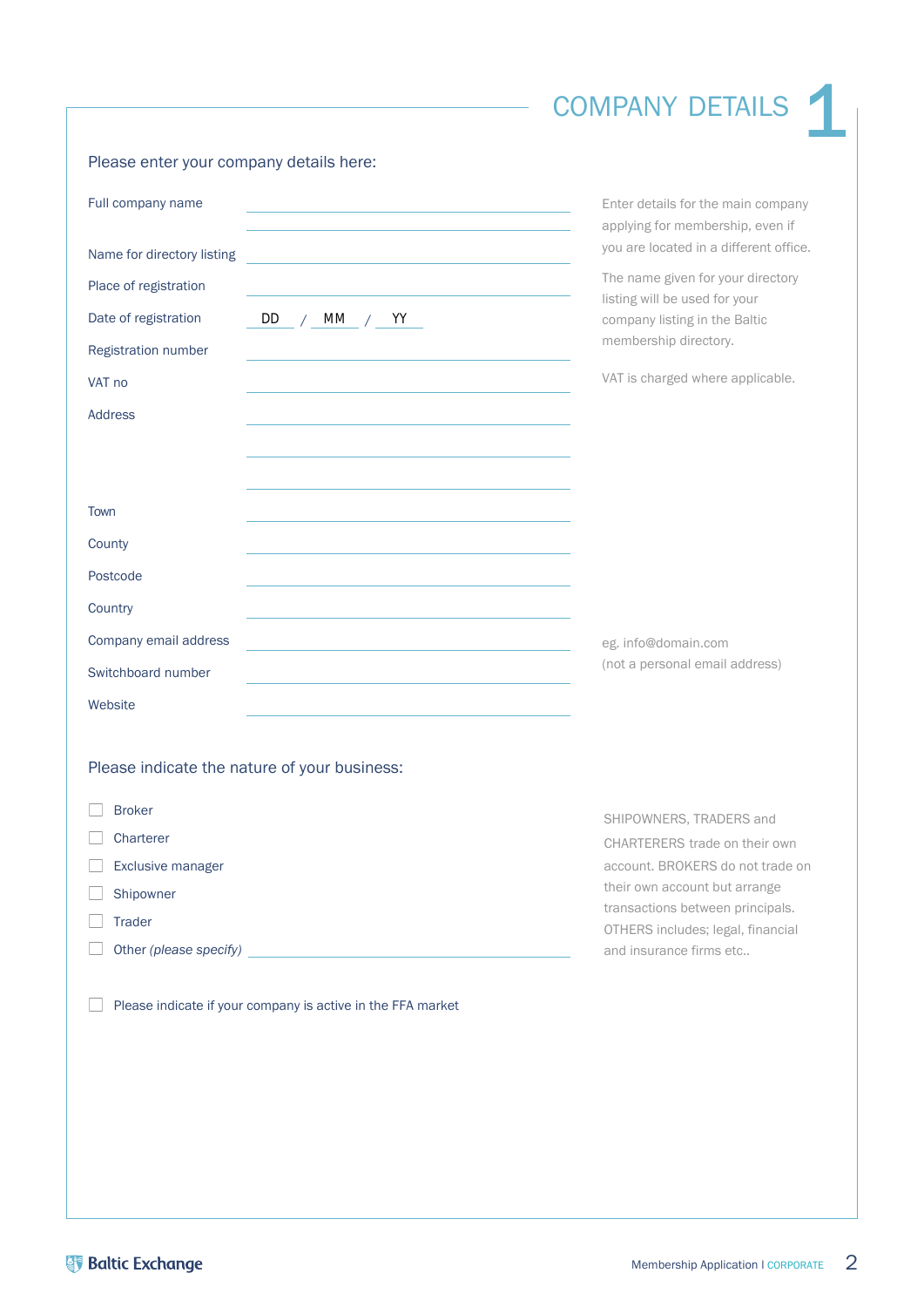# DIRECTORS/SHAREHOLDERS<sup>2</sup>

| Please list the names and details of the company's directors<br>and their shareholders.                              |  |
|----------------------------------------------------------------------------------------------------------------------|--|
| If your company is a listed entity with publicly available shareholder information, tick here and skip to Section 3. |  |
| Director or shareholder 1 Title                                                                                      |  |
| (Mr/Mrs/Miss/Ms/Other)                                                                                               |  |
| Family name                                                                                                          |  |
| Given name                                                                                                           |  |
| % shareholding                                                                                                       |  |
|                                                                                                                      |  |
| <b>Director or shareholder 2 Title</b>                                                                               |  |
| (Mr/Mrs/Miss/Ms/Other)                                                                                               |  |
| Family name                                                                                                          |  |
| Given name                                                                                                           |  |
| % shareholding                                                                                                       |  |
|                                                                                                                      |  |
| Director or shareholder 3 Title                                                                                      |  |
| (Mr/Mrs/Miss/Ms/Other)                                                                                               |  |
| Family name                                                                                                          |  |
| Given name                                                                                                           |  |
| % shareholding                                                                                                       |  |
|                                                                                                                      |  |
| Director or shareholder 4 Title                                                                                      |  |
| (Mr/Mrs/Miss/Ms/Other)                                                                                               |  |
| Family name                                                                                                          |  |
| Given name                                                                                                           |  |
| % shareholding                                                                                                       |  |
|                                                                                                                      |  |
|                                                                                                                      |  |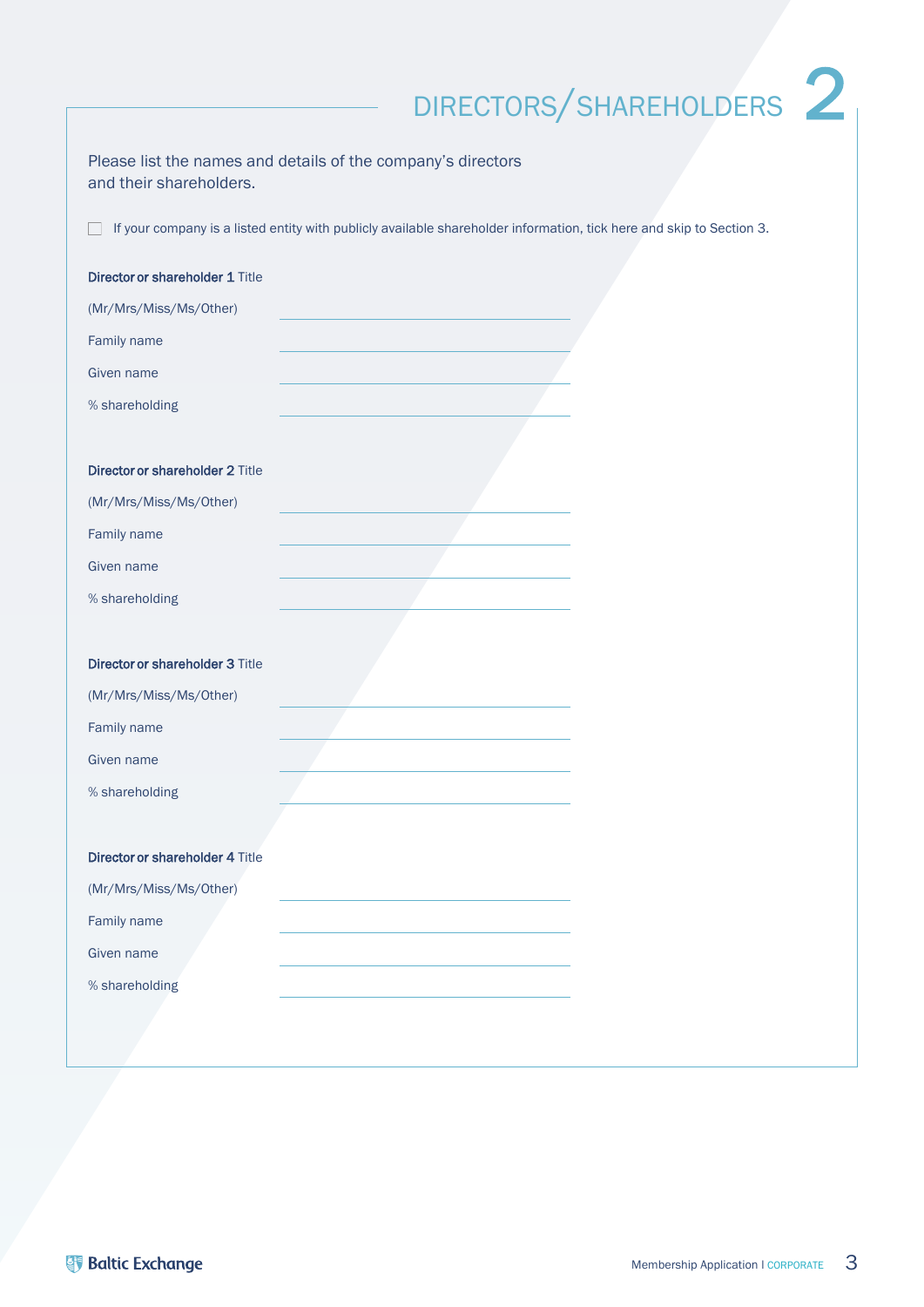## PROPOSER & SECONDER 3

Applications must be endorsed by two current members. Please enter details of your sponsors here so that the Baltic can request their endorsement by email.

| Proposer                     |  |
|------------------------------|--|
| Title (Mr/Mrs/Miss/Ms/Other) |  |
| Family name                  |  |
| Given name                   |  |
| Company                      |  |
| Telephone number             |  |
| Email address                |  |

Your PROPOSER and SECONDER must be individual members and not employed at the Baltic Exchange. Please contact the Baltic for assistance identifying current members.

### **Seconder**

**INSURANCE** *(to be completed by shipbrokers only)* 4

It is recommended that shipbroking members hold insurance cover against claims for errors and omission and breaches of warranty or authority at a level appropriate to the style, scope and scale of their business. Cover can be obtained through an insurance policy, a protection and indemnity club or the Chartering Brokers Mutual Insurance Association.

Do you have insurance for your shipbroking activities?

Yes  $N<sub>0</sub>$ 

If 'No', tick here if you would like to be contacted by ITIC about insurance cover.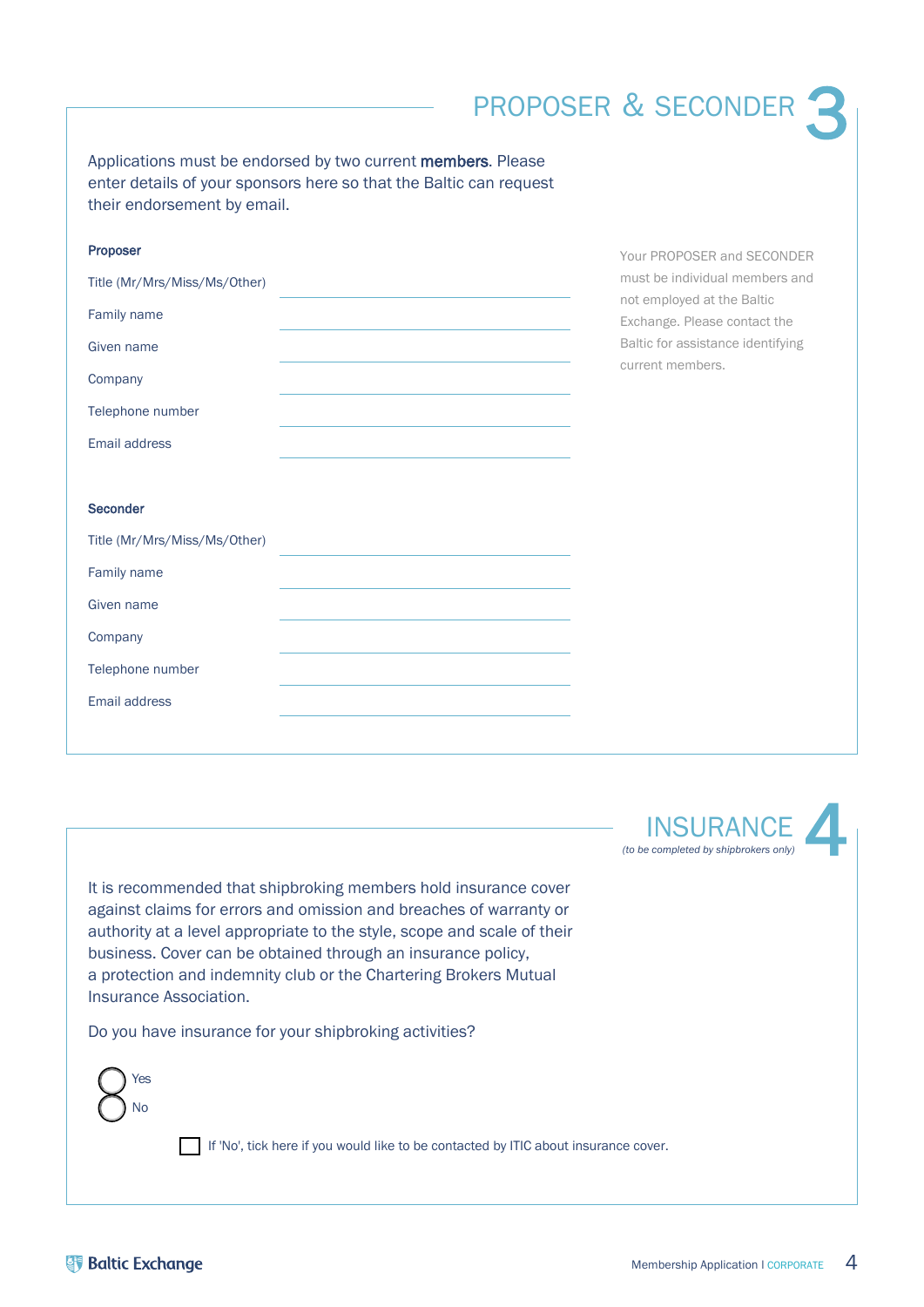## To identify your band of membership, please identify which of the tiers below captures all employees in all offices that will work with Baltic information and other Baltic services.

Number of employees and number of office locations:

 $\bigcap$  Up to 4 people / up to 1 office

Up to 9 people / up to 2 offices

- O Up to 19 people / up to 3 offices
- $\bigcap$  Up to 49 people / up to 4 offices
- O Unlimited people and offices please indicate how many offices here:

Your subscription is based on the number of employees using Baltic Exchange services within their work as well as the number of locations that they are working from.

**MEMBERSHIP** 

5

6

For further details on subscription band fees please contact the Baltic Exchange at [marketing@balticexchange.com.](mailto:marketing@balticexchange.com)

Level 1 data is now provided free of charge to any employees of member companies.

API connectivity to all current and historic data.

SETTLEMENT LICENCE: Trading entities that reference Baltic data in contracts (e.g. index linked fixtures), must either hold a Baltic settlement licence or; use a clearing house or; a panel broker that is relevant to that market segment (Dry Cargo, Tanker or Gas) until contract expiry.

For further details on subscription band fees please contact the Baltic Exchange at marketing@balticexchange.com.

| No                                         |
|--------------------------------------------|
| Level <sub>2</sub>                         |
| Additional subscriptions for Level 2 users |
| Do you require an API feed?                |
| Do you require a Settlement Licence?       |
|                                            |
|                                            |
|                                            |
|                                            |

Do you require access to freight market information?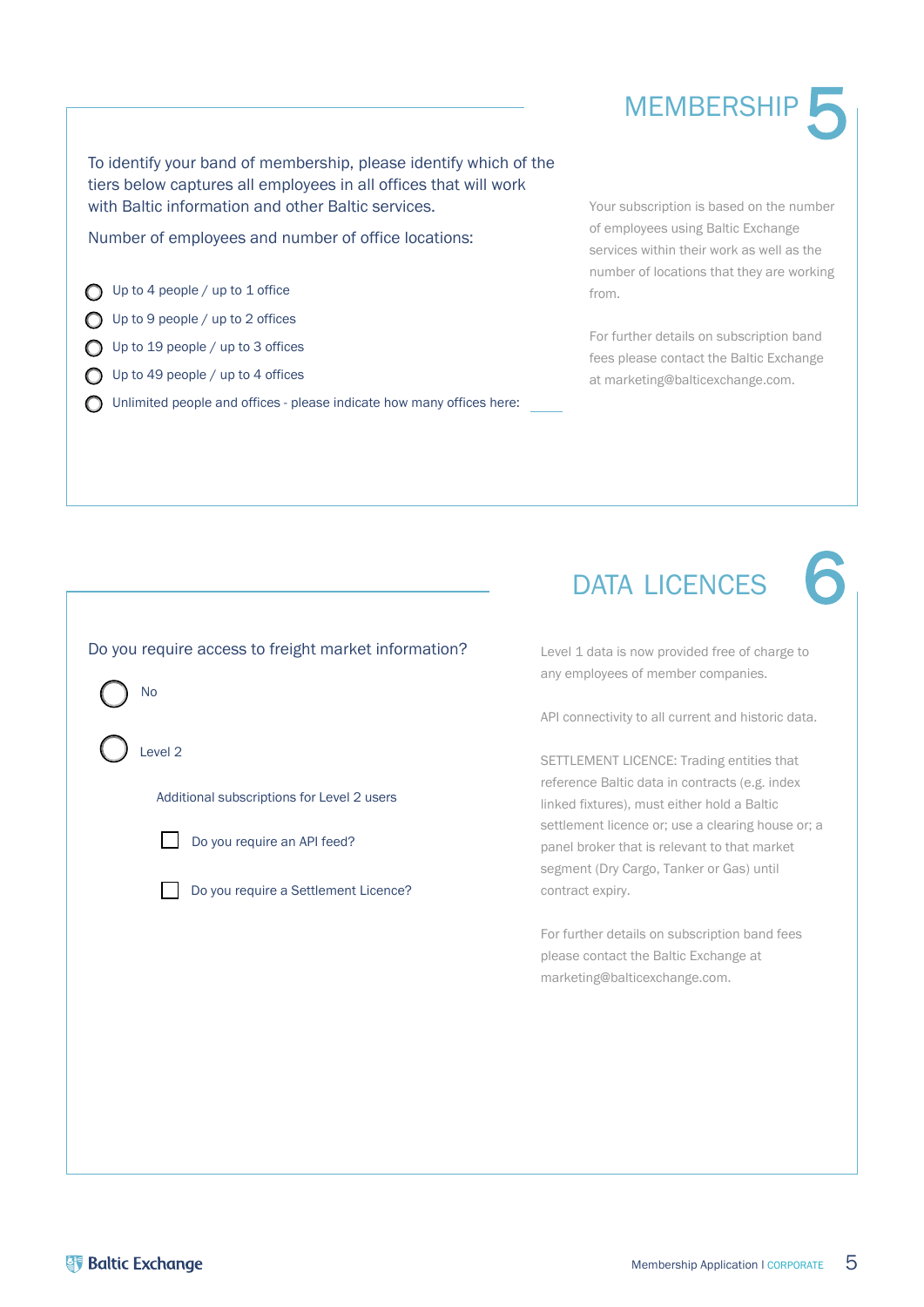## PRIMARY CONTACT DETAILS 7

| I am registering as a:                        | <b>Principal Member</b>                                                                   | <b>Representative Member</b>                                               |                                                             |
|-----------------------------------------------|-------------------------------------------------------------------------------------------|----------------------------------------------------------------------------|-------------------------------------------------------------|
| Title (Mr/Mrs/Miss/Ms/Other)                  | the control of the control of the control of the control of the control of                |                                                                            | PRINCIPAL MEMBERS are senior                                |
| Family name                                   |                                                                                           |                                                                            | members of your team (e.g. a                                |
| Given name                                    |                                                                                           |                                                                            | Head of Desk or Director). All<br>others should register as |
| Known as                                      |                                                                                           |                                                                            | <b>REPRESENTATIVE</b>                                       |
| Date of birth                                 | DD.<br>/ MM / YY                                                                          |                                                                            |                                                             |
| Job title                                     |                                                                                           |                                                                            |                                                             |
| Department or desk function                   | the control of the control of the control of the control of the control of the control of |                                                                            |                                                             |
| Direct telephone number                       |                                                                                           |                                                                            |                                                             |
| Mobile number                                 |                                                                                           |                                                                            | Your PRIVATE WORK EMAIL (i.e.                               |
| Private work email address                    |                                                                                           |                                                                            | not hotmail, gmail or a generic                             |
| Desk email address                            |                                                                                           |                                                                            | desk address) will be required to<br>access the Baltic app. |
| Company name<br>(if different to section 1)   |                                                                                           | the control of the control of the control of the control of the control of |                                                             |
| Office address<br>(if different to section 1) |                                                                                           |                                                                            |                                                             |
| City                                          |                                                                                           |                                                                            |                                                             |
| County                                        |                                                                                           |                                                                            |                                                             |
| Postcode                                      |                                                                                           |                                                                            |                                                             |
| Country                                       |                                                                                           |                                                                            |                                                             |
| <b>Optional information</b>                   |                                                                                           |                                                                            |                                                             |
| Personal email address                        |                                                                                           |                                                                            |                                                             |
| IM handle                                     |                                                                                           |                                                                            | An IM HANDLE may include Skype,                             |
| <b>Career history</b>                         |                                                                                           |                                                                            | ICE, WeChat etc                                             |
| DD<br><b>Dates</b><br>1.                      | MM / YY to DD                                                                             | МM<br>МM<br>$\sqrt{2}$                                                     |                                                             |
| Company                                       |                                                                                           |                                                                            |                                                             |
| Position                                      |                                                                                           |                                                                            |                                                             |
| DD<br><b>Dates</b><br>2.                      | МM<br>YY<br>to<br>$\sqrt{2}$                                                              | MM<br>DD<br>YY<br>$\sqrt{2}$                                               |                                                             |
| Company                                       |                                                                                           |                                                                            |                                                             |
| Position                                      |                                                                                           |                                                                            |                                                             |

\*Further copies of this form can be found in Appendix 8A on page 9 for additional employees.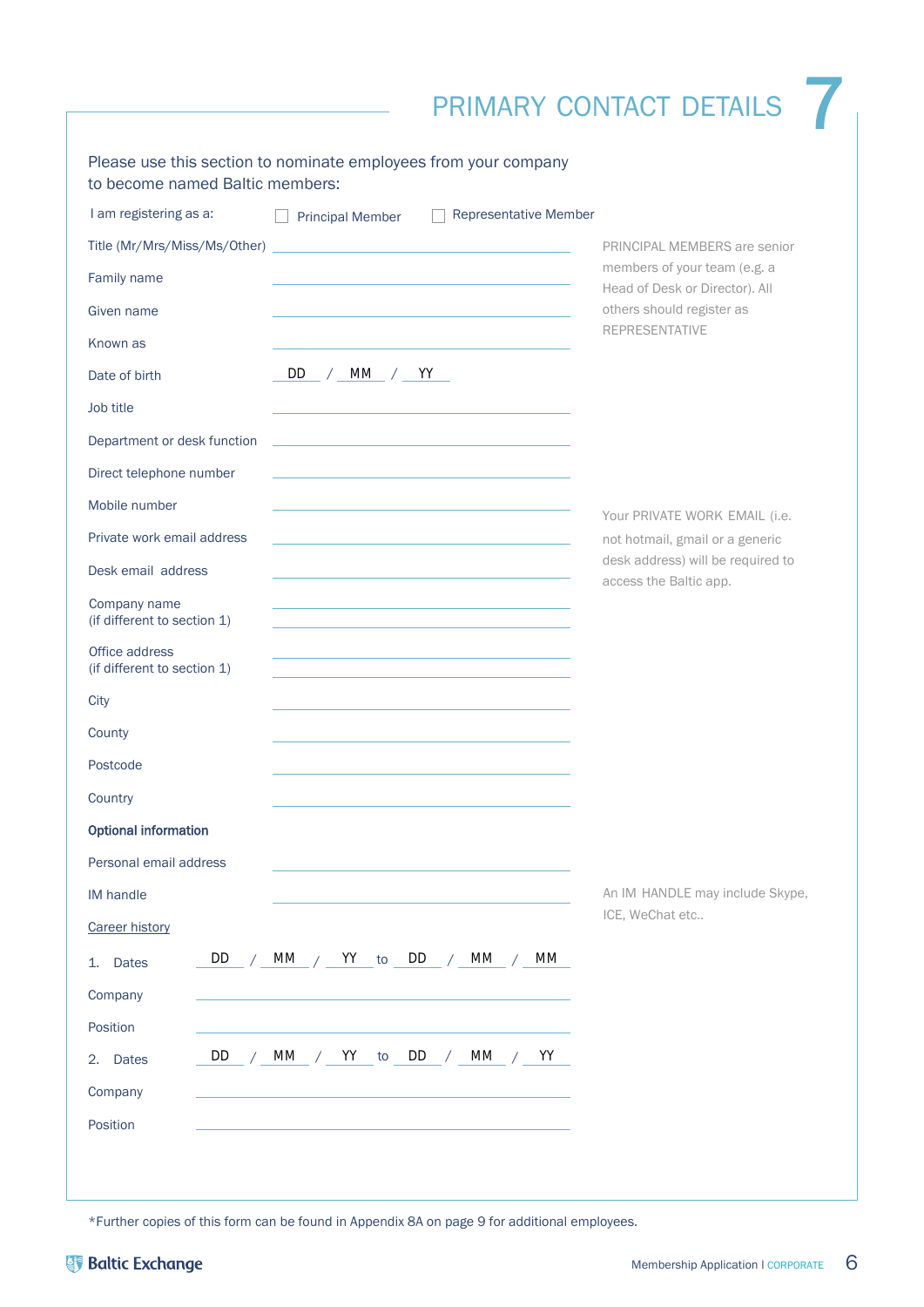## GENERAL DECLARATION

*(to be completed by all applicants)*

# 8

### By signing below, you agree to be bound by:

#### 1. Baltic Exchange Terms & Conditions

Please note that periodically, you will be asked to agree to Baltic Exchange Terms & Conditions, such as prior to the first time you login to balticexchange.com.

#### 2. Baltic Exchange Data Policy

All Baltic Data is copyright of the Baltic Exchange Ltd. Use of Baltic data within your company is governed by your subscription type which is defined as Level 1, Level 2 and Settlement Licence. Full details can be found at www.balticexchange.com/data-policy

#### 3. The Baltic Rules and Code

At all times within their business dealings, Baltic members must adhere to The Rules of the Baltic Exchange which include a code of ethical conduct known as "The Baltic Code". Any company found not to be complying with the Code, risks being 'Posted'.

#### 4. Consent for Data Collection and Use

I authorise the Baltic Exchange to collect and use the information I have provided, and to share such information within the Baltic's group of companies and such third parties with which the Baltic may have relevant service arrangements, for internal statistical research, and for marketing and any reasonable ancillary purposes, including for the purpose of facilitating the Baltic Exchange's provision of products and services to me. I agree to receive notifications/calls/texts from the Baltic Exchange on such products and services.

The Baltic Exchange is committed to protecting your personal data. If you wish to withdraw or amend any consent or information that you have provided, or any part of your position information or consent, please make this request to membership@balticexchange.com.

Please refer to the documents in full on the Baltic Exchange website:

Baltic Exchange Terms & Conditions [https://www.balticexchange.com/en/](https://www.balticexchange.com/en/site-services/terms-and-conditions.html) site-services/terms-andconditions.html

Baltic Exchange Data Policy [https://www.balticexchange.com/en/](https://www.balticexchange.com/en/site-services/data-policy.html) site-services/data-policy.html

Baltic Rules [https://www.balticexchange.com/en/](https://www.balticexchange.com/en/who-we-are/the-baltic-code.html) site-services/baltic-rules.html

#### Baltic Code https://www.balticexchange.com/en/

who-we-are/the-baltic-code.html

Any deviation from any of the policies presented requires written permission from the Baltic.

|           | Tick here to confirm that you agree with the terms above |                                                                                                                    |
|-----------|----------------------------------------------------------|--------------------------------------------------------------------------------------------------------------------|
| Full name |                                                          |                                                                                                                    |
| Position  |                                                          |                                                                                                                    |
|           |                                                          |                                                                                                                    |
| Signature |                                                          | If you are filling out this form digitally on                                                                      |
| Date      | <b>DD</b><br>YYYY<br>МM                                  | an Adobe Reader, please sign using the<br>secure Digital ID. We also accept<br>handwritten and scanned versions of |
|           |                                                          | this form.                                                                                                         |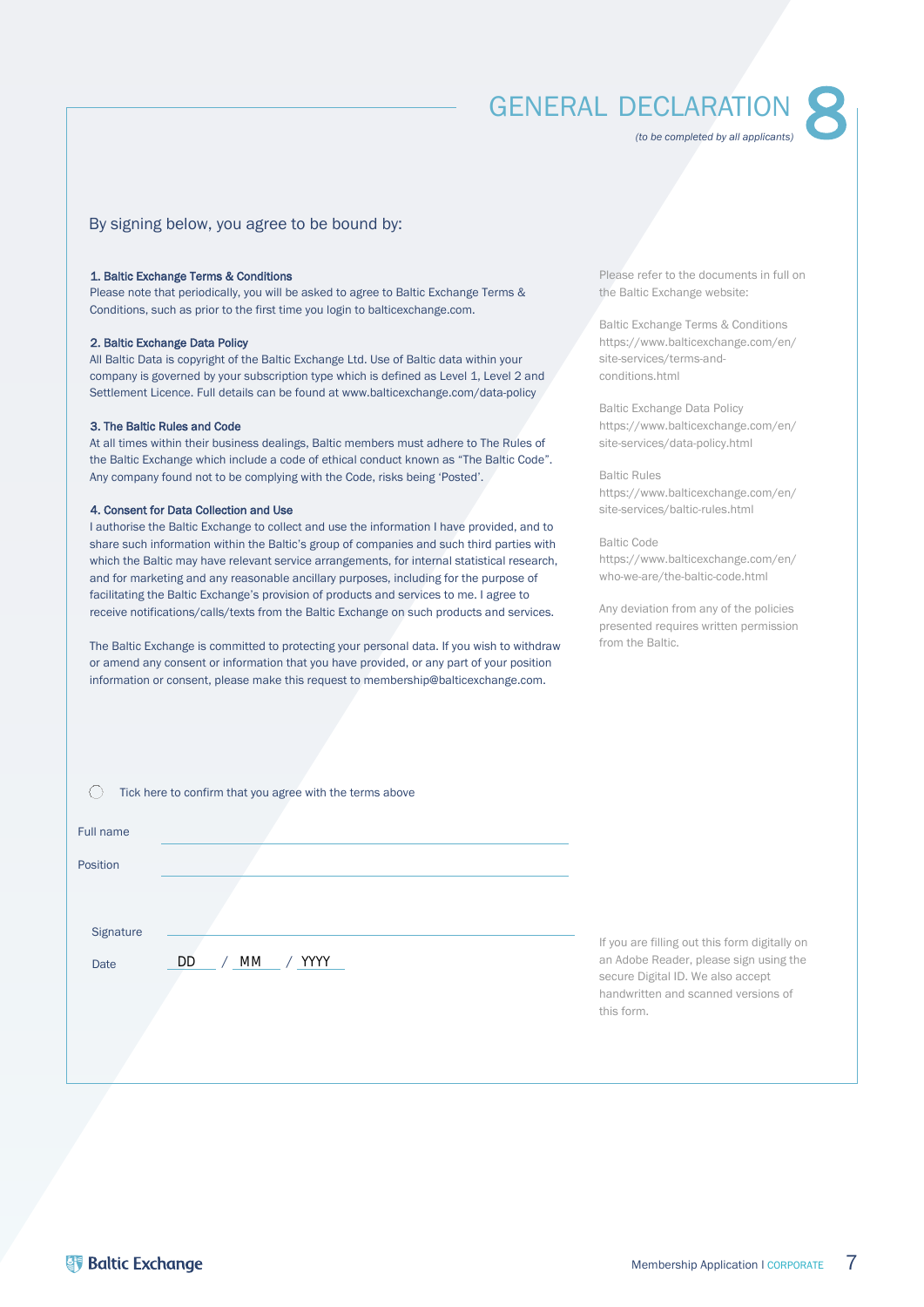|                             | Y<br><b>BROKER DECLARATION</b><br>(to be completed by shipbrokers only)                                                                                                                                                                                        |
|-----------------------------|----------------------------------------------------------------------------------------------------------------------------------------------------------------------------------------------------------------------------------------------------------------|
|                             | I confirm that the company will act as brokers only and that it will not at any time deal directly or indirectly on its own account. Client<br>money will be kept in a specially designated client account and will be kept separate from the company's money. |
| Full name                   |                                                                                                                                                                                                                                                                |
| Position                    |                                                                                                                                                                                                                                                                |
|                             |                                                                                                                                                                                                                                                                |
| Signature                   |                                                                                                                                                                                                                                                                |
| Date<br>DD.<br>YYYY.<br>MM. |                                                                                                                                                                                                                                                                |

|                                                                                  | CHECKLIST 10        |
|----------------------------------------------------------------------------------|---------------------|
| In addition to this application form, please submit the following documentation: |                     |
| Your company's Certificate of Incorporation                                      |                     |
| Change of Name certificates, or equivalent (if relevant)                         |                     |
| Any other comments:                                                              |                     |
|                                                                                  |                     |
|                                                                                  |                     |
|                                                                                  |                     |
|                                                                                  |                     |
|                                                                                  |                     |
|                                                                                  |                     |
|                                                                                  |                     |
|                                                                                  |                     |
|                                                                                  |                     |
|                                                                                  | <b>DATE ELECTED</b> |